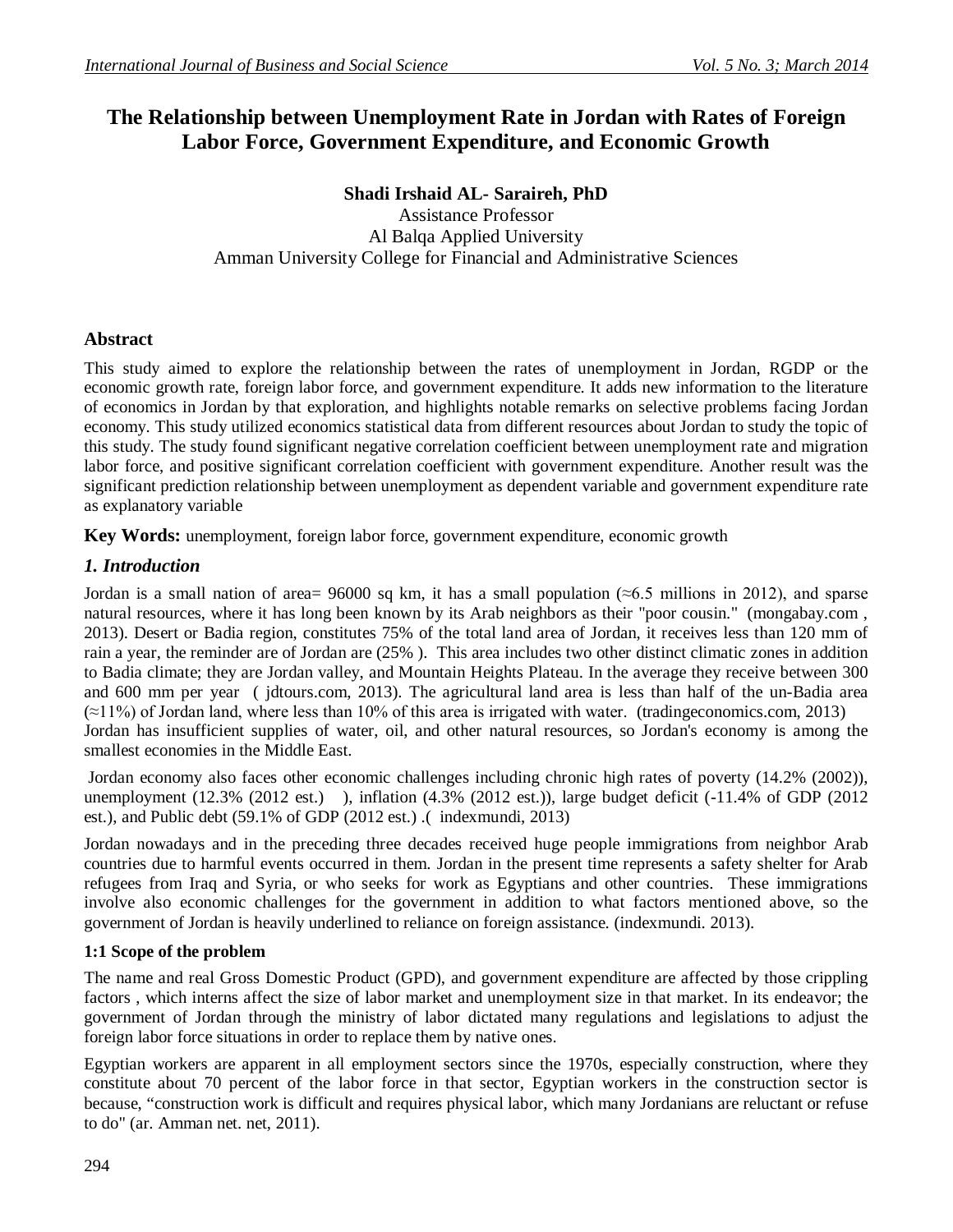The Egyptian revolution in 2011 decreased dramatically the size of Egyptian labor size in that sector; they were about 400 thousands where half of them were licensed from the ministry of labor to work in that year (ar. Amman net. net, 2011).

Construction sector of Jordan economy suffered sharply after that; the wages of skilful and unskillful workers as the apartments' prices increased dramatically; while family (of 7 persons) income level in Jordan is still in the same level (≈4500 JD/year while the poverty line in Jordan is  $\approx$ 9000 JD/year)<sup>1</sup>.

The government expenditure on the other hand decreased and taxes on fuel increased. These dilemmas involved increasing expenditure in Jordanian family daily duties, and evoked some social protesting since  $2011$  tell now<sup>2</sup>.

It is worth here to ask if the existence level of foreign workers, the government expenditure, and the economic growth in Jordan affects Jordanian unemployment rate, as this study tries to handle.

Thus the aim of this study is to find the relationship between unemployment rate with the real GDP (RGDP) or economic growth rate, rate of change of foreign workers in Jordan, and public expenditure percent by Jordan government.

It hypothesized that there are no significant relationship between unemployment rate, and each of; economic growth rate, rate of change of foreign workers in Jordan and public expenditure percent by Jordan government variables.

# **2** *Literature Review*

#### **2: 1 Public Expenditure and Economic Growth**

The economic strength of any country is indicated by its gross domestic product (GDP) which measures everything that a country produces in a year (Amadeo, 2013). (GDP) is also an" economic term that is used to provide a monetary value to all the finished goods and services produced in a country over a certain period of time. It includes all private and government consumption, government spending, investments and exports less imports. The equation for GDP is: (ivestopedia dictinarrt, 2013)

GDP=C+G+I+NX --------------------(1)

where C is equal to consumption, G is equal to government spending, I is the business spending on capital (investments), and NX equals export – imports".

Although GDP measure the economic health of the country, but it is not valid monitor the economics of the country over successive time intervals as years, or to compare between GDP of any year to prior years (Amadeo, 2013).

To perform this task GDP is adjusted to real GDP (RGDP) by removing the effect of price changes, or the impact of inflation (Amadeo, 2013) . The percent rate of (RGPD) is used also to measure the economic growth of the country, which is the increase in the market value of the goods and services produced by an economy over time (wikipedia.org, 2013) .the development of (RGDP) in Jordan for the period from 1999 to 2011 was as shown in the following figure( 1)



<sup>1</sup>http://www.jordanews.com/jordan/14527.html

http://www.petra.gov.jo/public/Arabic.aspx?Lang=1&Page\_Id=4390&Menu\_ID=30&Site\_ID=2

 $\overline{a}$ 

<sup>2</sup> http://www.albaladnews.net/more-92674-0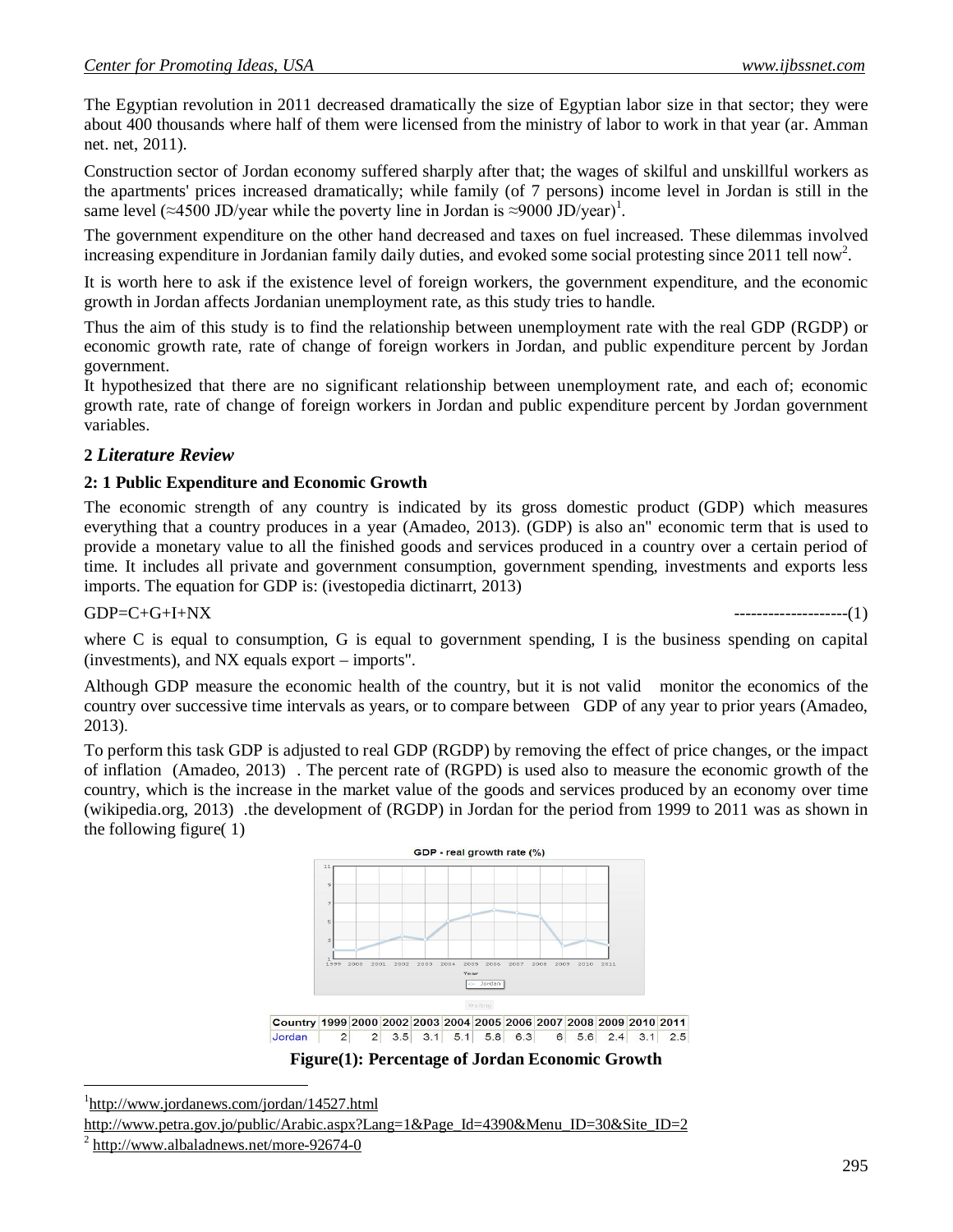To strengthen the economy of the country for a fiscal year; the government of that country may increase its expenditure to: (Grenade& Wright, 2012)

- 1.Increase its economic activity; where Wagner theorized a positive relationship between government spending and economic activity in the long run
- 2.Accelerate economic growth in the short run as Keynes' theorized.
- 3.Face recessions or economic downturns by increasing the ratio of government expenditure to GDP more than economic upturns reduce it as Birds hypothesized.

The Public expenditure can be defined as; "The expenditure incurred by public authorities like central, state and local governments to satisfy the collective social wants of the people is known as public expenditure."



# **Figure (2): Jordan Government Expenditure Percent**

In developing countries, public expenditure policy not only accelerates economic growth  $\&$  promotes employment opportunities but also plays a useful role in reducing poverty and inequalities in income distribution"( Gaurav, 2011)**.** Thus the precise nature of the causal relationship between public expenditure and economic growth is an important public policy issue (**Grenade**, 2012).

# **2: 2 Labor force in Jordan**

Labor force in Jordan includes two types of labor force; the native labor force and the foreign labor force, the total labor force "comprise people ages 15 and older who meet the International Labor Organization definition of the economically active population: all people who supply labor for the production of goods and services during a specified period. It includes both the employed and the unemployed". (Trading economics, 2013) according to that definition; the total Labor force in Jordan increased during the past 12 years as shown in the following figure ( index mundi, 2013).



**Fig (3): Total Jordan Labor Force Size (in Millions) Per Year**

The native labor force in Jordan was developed in that period as shown in the tables bellow; table (1) (Taghdisi-Rad, 2012 ) and table(2) ((The Informal Sector in the Jordanian Economy, 2012)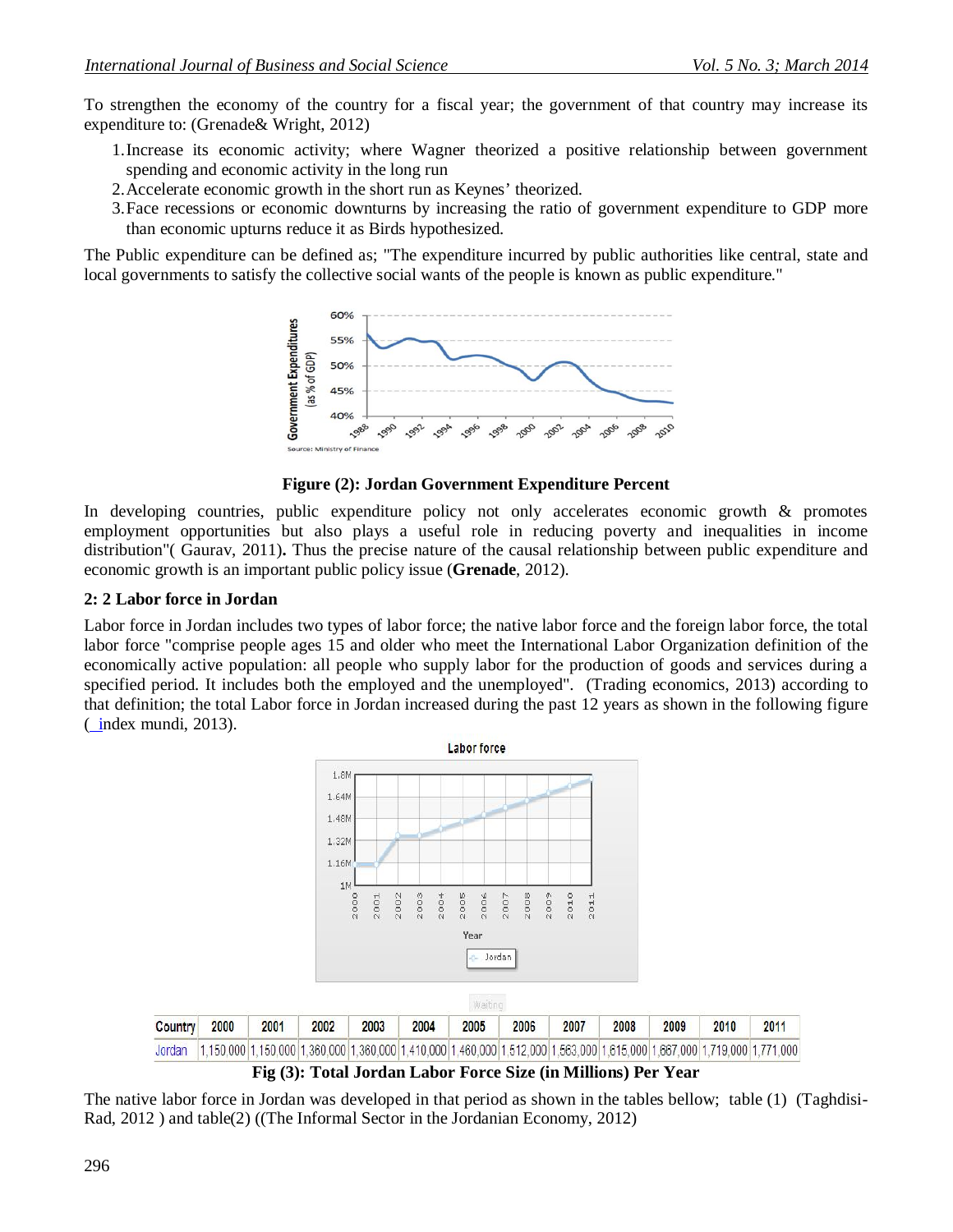|                                  | 2000    | 2001    | 2002    | 2003    | 2004      | 2005      | 2006      | 2007      | 2008      | 2009      |
|----------------------------------|---------|---------|---------|---------|-----------|-----------|-----------|-----------|-----------|-----------|
| Registered<br>foreign<br>workers | 110,580 | 136,573 | 127,181 | 148.823 | 218,756   | 261.781   | 289,730   | 313,196   | 303,325   | 335,708   |
| <b>Unemployed</b><br>Jordanians  | 143,730 | 158,566 | 171,430 | 164,431 | 144,236   | 177,359   | 171,390   | 172.203   | 170,114   | 180,284   |
| Employed<br>Jordanians           | 908,314 | 920.042 | 951,612 | 969,171 | 1,012,734 | 1,023,681 | 1,055,847 | 1.140,446 | 1,172,701 | 1,220,521 |

|  |  |  |  |  |  |  |  |  |  |  |  |  |  |  |  | Table (1): Number of Jordanian Unemployed and Migrant Workers |  |  |
|--|--|--|--|--|--|--|--|--|--|--|--|--|--|--|--|---------------------------------------------------------------|--|--|
|--|--|--|--|--|--|--|--|--|--|--|--|--|--|--|--|---------------------------------------------------------------|--|--|

Source: Al Manar, 2010 and 2010a.

**Table 2 : Jordanian Labor force, Workers, Participation Rates and Unemployment Rates (2000-2010) (from the Informal Sector in the Jordanian Economy, 2012)**

| Unemployment rate $(\%)$ | Workers in the economy (thousand) | Total Labor Force (thousand) | Year |
|--------------------------|-----------------------------------|------------------------------|------|
| 13.4                     | 989.2                             | 1142.3                       | 2000 |
| 14.7                     | 1002.9                            | 1175.7                       | 2001 |
| 15.3                     | 1030.6                            | 1216.8                       | 2002 |
| 14.5                     | 1049.3                            | 1227.2                       | 2003 |
| 12.5                     | 1094.0                            | 1250.3                       | 2004 |
| 14.8                     | 1073.3                            | 1273.3                       | 2005 |
| 14.0                     | 1055.8                            | 1226.2                       | 2006 |
| 13.1                     | 1140.4                            | 1312.6                       | 2007 |
| 12.7                     | 1172.7                            | 1342.8                       | 2008 |
| 12.9                     | 1220.5                            | 1400.8                       | 2009 |
| 12.5                     | 1235.9                            | 1412.1                       | 2010 |

Theoretically "Economic growth and unemployment are related because the two concepts are intertwined. The level of unemployment in an economy may affect the rate of economic growth, while the level of unemployment is also an indicator of the state of the economic growth of an economy" (wise geek, 2013).

In the short run, the relationship between economic growth and the unemployment rate may be a loose one. It is not unusual for the unemployment rate to show sustained decline some time after other broad measures of economic activity have turned positive. Hence, it is commonly referred to as a lagging economic indicator ( Levine, 2013).

# **3:** *Previous Studies*

Bağdigen & Çetintaş,(2004) conducted a research paper to examine Wagner's Law of long-run relationship between public expenditure and GDP for the Turkish case over the period of 1965-2000 they empirically found no causality in both directions; neither Wagner's Law nor Keynes hypothesis is valid for the Turkish case.

Alexiou(2009) conducted a research paper to find the relationship between Government Spending and Economic Growth: Econometric Evidence from the South Eastern Europe (SEE) . More specifically, the evidence generated indicate that four out of the five variables used in the estimation i.e. government spending on capital formation, development assistance, private investment and trade-openness all have positive and significant effect on economic growth.

Grenade & Wright (2012) conducted a thorough study. It undertakes a re-examination of the empirical validity of Wagner's Law in selected Caribbean countries. The study finds no empirical support for Wagner's Law, with and without population structure taken into account. However, the ratchet hypothesis is validated. The findings provide useful information for policymakers that can help broaden their understanding of the relationship between government spending and economic development, which could aid policy formulation.

Abu Tayeh& Mustafa (2011) conducted a research paper aimed to analyze the factors that affect the Jordanian total government expenditures.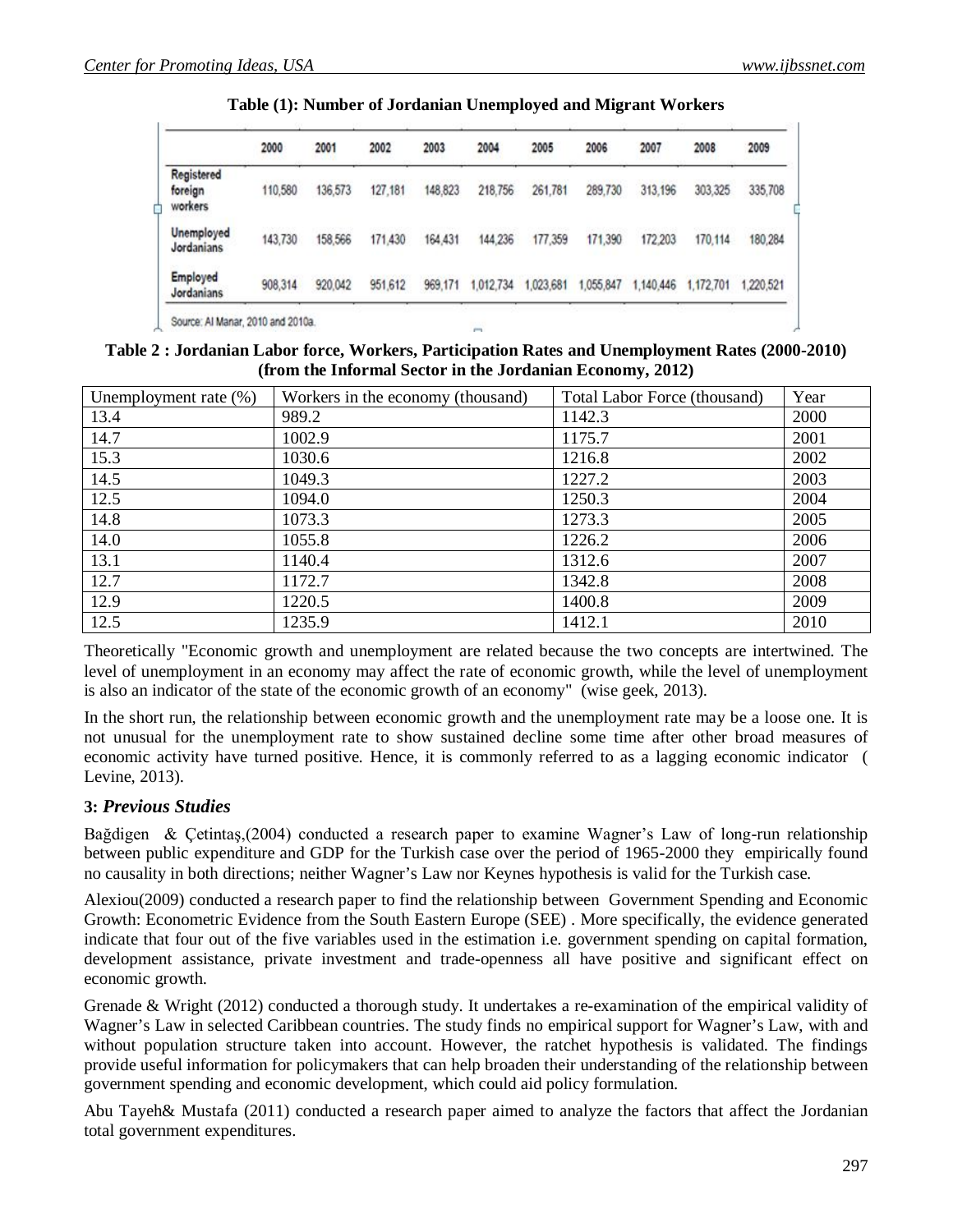This study also employed a specific methodology to assess the nature of the relationship between Jordanian public spending and its determinants. A main result of this research is that population, unemployment and inflation rates are significantly related to the public expenditures.

Arouri (2007) observed the problem of unemployment in Jordan and discussed whether foreign direct investment flow helps solve the problem of unemployment in Jordan. The empirical results indicated no existence of contributing foreign direct investment flows to the reduction of unemployment in Jordan, due in part to being capital-intensive investments and relying on foreign labor significantly ( Alawin, 2023)

Finally, Awad (2011) studied unemployment issue in Jordan over the period 1977-2010. This study included that to return unemployment rates in Jordan to the normal level (4%), this requires a real economic growth rate of 25%. The empirical results provided support for a strong positive relation between inflation and unemployment ( Alawin, 2023) .

# *4: Methodology*

# **4:1 Data Description**

The data used in the analysis consist of:

- 1.Real Gross Domestic Product (RGDP), to measure the economic growth of Jordan through the period from 2000 to 2011).
- 2.Total Public expenditure (EXP).
- 3.Jordanian unemployment ratio in the same period (UR).
- 4.Foreign employee's ratio in the same period.

Jordanian unemployment ratio (UR) is the dependent variable, while foreign employee's ratio (FR), Total Public expenditure (EXPR) and Real Gross Domestic Product (RGDP) are the independent variables as shown in the figure bellow

Independent variables Dependent variable



# **Figure (4): Research Framework**

The data were collected from different resources (see table 1, figures 1, 2, 3, 4). The data was transformed to ratios as shown in table(2).

Table (2): distribution of no of labor force, Jordanian employed(J.empl), Jordanian unemployed(J.unempl), foreign labor force in Jordan(foreign),government expenditure ratio(EXPR),economic growth(RGDP), and the ratios of J.unempl(UR) and foreign (FR),by year

| year | labor force | J.empl | J.unempl | Foreign | RGDP% | FR%  | UR%  | EXPR% |
|------|-------------|--------|----------|---------|-------|------|------|-------|
| 2000 | 1142.3      | 989.2  | 153.1    | 110.6   | 2     | 9.7  | 13.4 | 47    |
| 2001 | 1175.7      | 1002.9 | 172.8    | 138.6   | 3     | 11.8 | 14.7 | 50    |
| 2002 | 1216.8      | 1030.6 | 186.2    | 127.2   | 3.3   | 10.5 | 15.3 | 51    |
| 2003 | 1227.2      | 1049.3 | 177.9    | 148.8   | 3.1   | 12.1 | 14.5 | 50    |
| 2004 | 1250.3      | 1094   | 156.3    | 218.8   | 5.1   | 17.5 | 12.5 | 47    |
| 2005 | 1273.3      | 1073.3 | 200      | 261.8   | 5.8   | 20.6 | 15.7 | 45    |
| 2006 | 1226.2      | 1055.8 | 170.4    | 289.7   | 6.3   | 23.6 | 13.9 | 45    |
| 2007 | 1312.6      | 1140.4 | 172.2    | 313.2   | 6     | 23.9 | 13.1 | 44    |
| 2008 | 1342.8      | 1172.7 | 170.1    | 303.3   | 5.6   | 22.6 | 12.7 | 44    |
| 2009 | 1400.8      | 1220.5 | 180.3    | 335.7   | 2.4   | 24.0 | 12.9 | 43    |
| 2010 | 1412.1      | 1235.9 | 176.2    | 370.3   | 3.1   | 26.2 | 12.5 | 43    |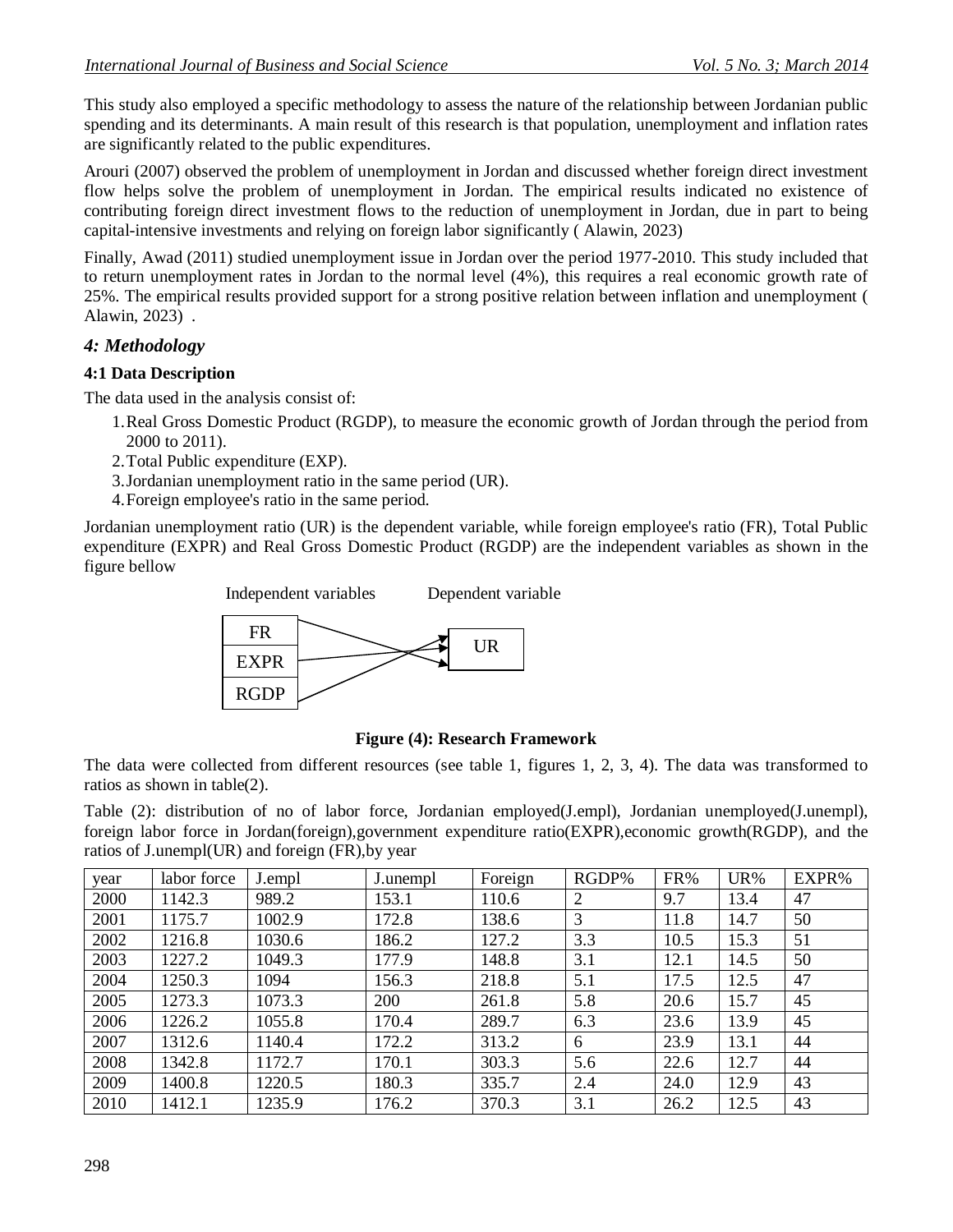The ratio of foreign labor force in Jordan (foreign) was extracted by taking the total labor force in Jordan as the denominator of ratio formula, and the number of foreign labor force in Jordan as numerator. In the same manner the transformation of Jordanian unemployed to ratio (UR) was done.

#### **4:2 Models of the Data**

Linear multiple regression analysis is used to explore the predictive relationship between the dependent and the independent variables handled in the figure above (fig 4). The linear regression equation can be written in raw form as:

 $UR = constant + b1 \times RGB$  +  $b2 \times FR + b3 \times EXPR$  ------------------ (2)

Or in the standardized quantities, it can be written as:

Z UR=β1×ZRGDP + β2×ZFR + β3×Z EXPR ------------------------------- (3)

Where b1, b2, b3 are raw regression coefficients of the variables presented in eq( 2) and β1, β2, β3 are the standardized regression coefficients in in equation (3).

# *5: Results*

#### **5:1 Correlation Relationship**

The table (3) shows two significant correlation coefficients between Jordanian unemployment rate (UR) with foreign labor force ratio (FR), and

|             |                     | RGDP   | FR       | UR       | <b>EXPR</b> |
|-------------|---------------------|--------|----------|----------|-------------|
| RGDP        | Pearson Correlation | 1.000  | .515     | $-.315$  | $-346$      |
|             | Sig. (2-tailed)     |        | .105     | .346     | .298        |
|             | N                   | 11     | 11       | 11       | 11          |
| FR          | Pearson Correlation | .515   | 1.000    | $-0.699$ | $-910"$     |
|             | Sig. (2-tailed)     | .105   |          | .017     | .000        |
|             | N                   | 11     | 11       | 11       | 11          |
| UR          | Pearson Correlation | $-315$ | $-699''$ | 1.000    | .846"       |
|             | Sig. (2-tailed)     | .346   | .017     |          | .001        |
|             | N                   | 11     |          | 11       |             |
| <b>EXPR</b> | Pearson Correlation | $-346$ | $-910nd$ | .84 8**  | 1.000       |
|             | Sig. (2-tailed)     | .298   | .000     | .001     |             |
|             | N                   |        |          | 11       |             |

**Table (3): Pearson Correlation Coefficients between variables in the model**

government expenditure ratio (EXPR); where their values were -0.699, 0.846 respectively. These values are significant at ( $p \le 0.05$ ), ( $p \le 0.01$ ) as shown in the table above.

table (3) also shows a high correlation coefficient between government expenditure (EXPR) and foreign labor force (FR) in Jordan; the correlation coefficient was  $(-0.91)$ , which is significant at level of significance (p 0.01).

The government expenditure (EXPR) is not correlated significantly at ( $p \le 0.05$ ) with the economic growth (RGPD) (R=-0.346).

#### **5:2 Prediction Relationships**

The linear model is fit for the data model where R Square (shared variance between dependent and independents) =.76 which is significant at ( $p \le 0.01$ ) where F-value=7.474 (see the upper part of the table below).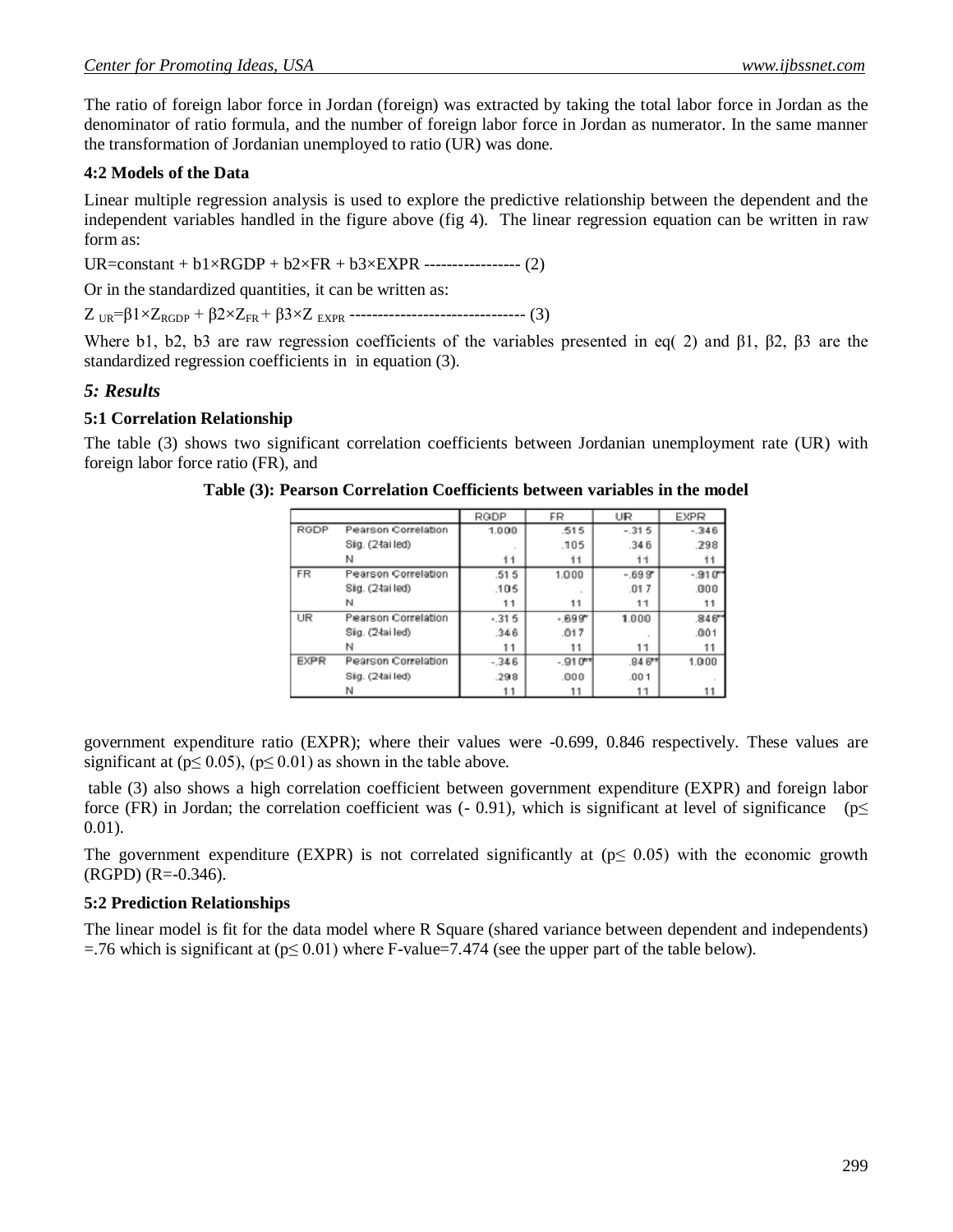# **Table (4): Multiple Regression Analysis Outcomes Model Summary**

|       |      |          |          |               | Change Statistics |          |     |     |               |  |  |  |  |
|-------|------|----------|----------|---------------|-------------------|----------|-----|-----|---------------|--|--|--|--|
|       |      |          | Adjusted | Std. Error of | R Square          |          |     |     |               |  |  |  |  |
| Model | R    | R Square | R Square | the Estimate  | Change            | F Change | df1 | df2 | Sig. F Change |  |  |  |  |
|       | 873ª | 762      | .660     | .5724         | 762               | 7.474    |     |     | .014          |  |  |  |  |

a. Predictors: (Constant), EXPR, RGDP, FR

#### Coefficientsª Standardi zed Unstandardized Coefficien Coefficients ts Model  $\overline{B}$ Std. Error Beta Sig. (Constant)  $-1.008$  $-8.597$ 8.521 347 RGDP  $-1.00F - 01$  $.140$  $-163$  $-712$ 500 **FR** 9.461F-02 1.165 28.2 081 60.5 **EXPR** 448 159 1.340 2.825 026 a. Dependent Variable: UR

The lower part of the table above shows a predictive relationship between ( EXPR )independent variable and the dependent variable(UR), where the raw regression coefficient B=0.448, and the standard regression coefficient(  $β$ )=0.605. T-test vale for theses coefficients=2.825, which is significant at ( $p ≤ 0.01$ ). Thus the model equation can be written as:

 $UR=0.448\times EXPR$ 

#### *6: conclusion*

The findings of negative non significant relationship between government expenditure and economic growth (- 0.35) indicates that the government expenditure did not play a significant positive role in economic growth measured by real GDP, which disagrees with many studies as: Grenade & Wright (2012), and Alexiou (2009),

those studies handled the validity of Wagner law which states a significant positive relationship between public expenditure and economic activity in the long run, where creating new labor opportunities for unemployed labor force is one of economic activity indicators, and RGPD is an another indicator of it .

On the other hand the mentioned above result is agreed with what Bağdigen & Çetintaş,(2004) found, where there were no causal relationship in a both sides between economic growth and public expenditure.

This study may evoke different questions about the mission of the government expenditure; where the findings of this study shows that the government expenditure is not playing in favor of unemployed labor force. Many studies may be conducted for this issue.

The negative correlation coefficient between foreign labor force (FR) and unemployed demotic labor force (UR) is agreed with Arouri (2007) & Awad (2011) who found a significant relationship between Jordanian unemployed labor forces with inflation.

The strange results from this study; is the significant correlation and prediction relationship between unemployed labor force (UR) as a dependent variable and the government or public expenditure in Jordan (EXPR) variable as an independent variable , which means increasing expenditure lead to increase unemployment in the native labor force. This paradox may need to be verified or studied with other technics.

This study may evoke different research questions about the policy of Jordan government, and its mission to manage the public expenditure to be in favor of the Jordanian unemployment labor force, and to increase the the real GDP, and its economic activity.